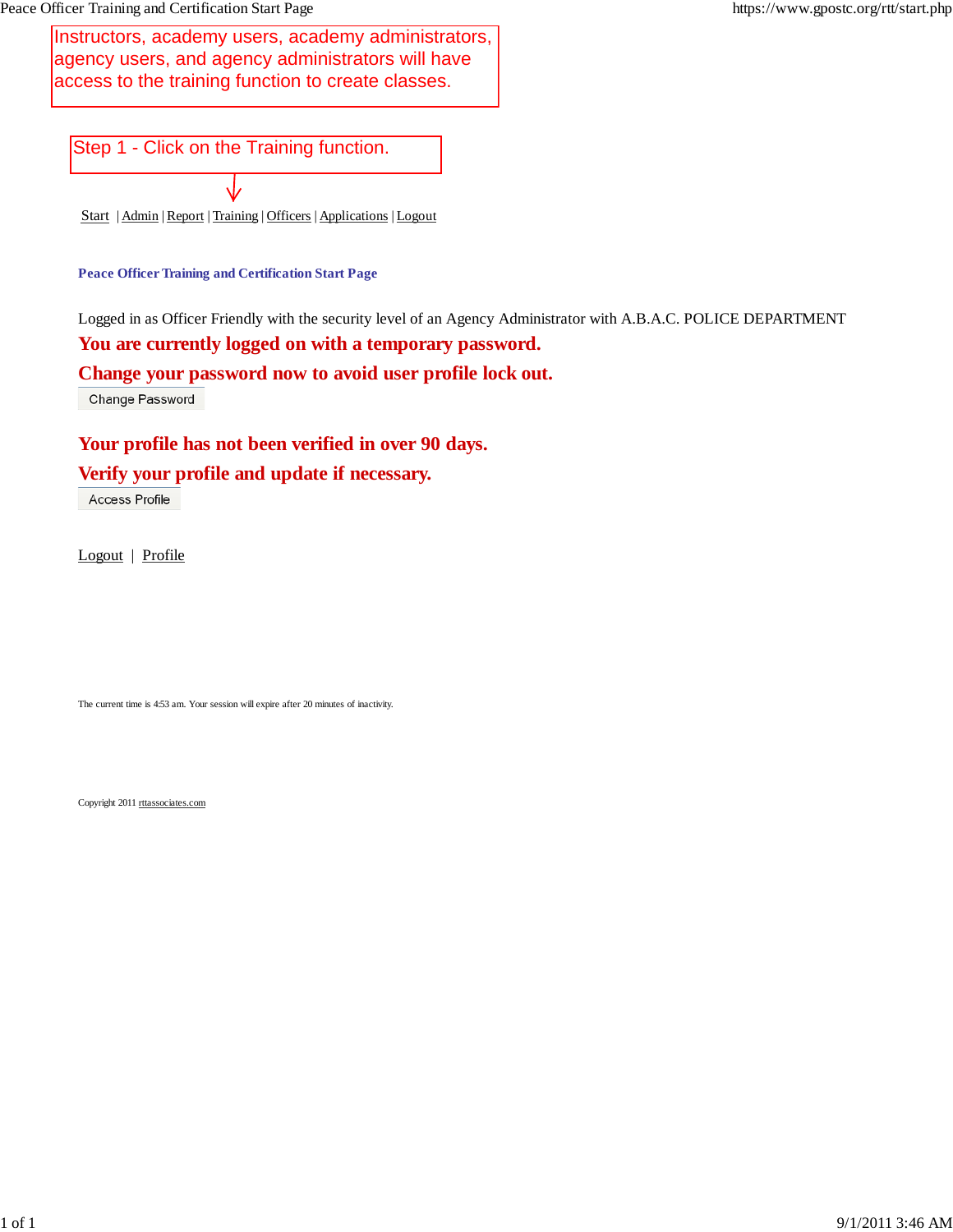| <b>Work with Training Class</b> | Step 2 - Click on Add a<br><b>Training Class.</b> |                                                                           |
|---------------------------------|---------------------------------------------------|---------------------------------------------------------------------------|
| Add A Training Class            |                                                   |                                                                           |
| Class Status Open Classes       |                                                   | The class status can be checked for any<br>open classes, created classes, |
| Course Code                     | All or first letters                              | completed classes, and classes awaiting                                   |
| Class Date                      | MM DD YYYY all or partial<br>2011                 | POST Approval. Choose the menu item<br>and click on "refresh view."       |
| <b>Refresh View</b>             |                                                   |                                                                           |

| <b>Found 0 classes</b> |                |                                         |                                        |                             |               |
|------------------------|----------------|-----------------------------------------|----------------------------------------|-----------------------------|---------------|
| <b>Action</b>          | Course<br>Code | <b>Training Location</b><br><b>Type</b> | <b>Training Coordinating</b><br>Agency | <b>Begin</b><br><b>Date</b> | <b>Status</b> |
|                        |                | No matching classes found               |                                        |                             |               |

Logout | Profile

The current time is 4:55 am. Your session will expire after 20 minutes of inactivity.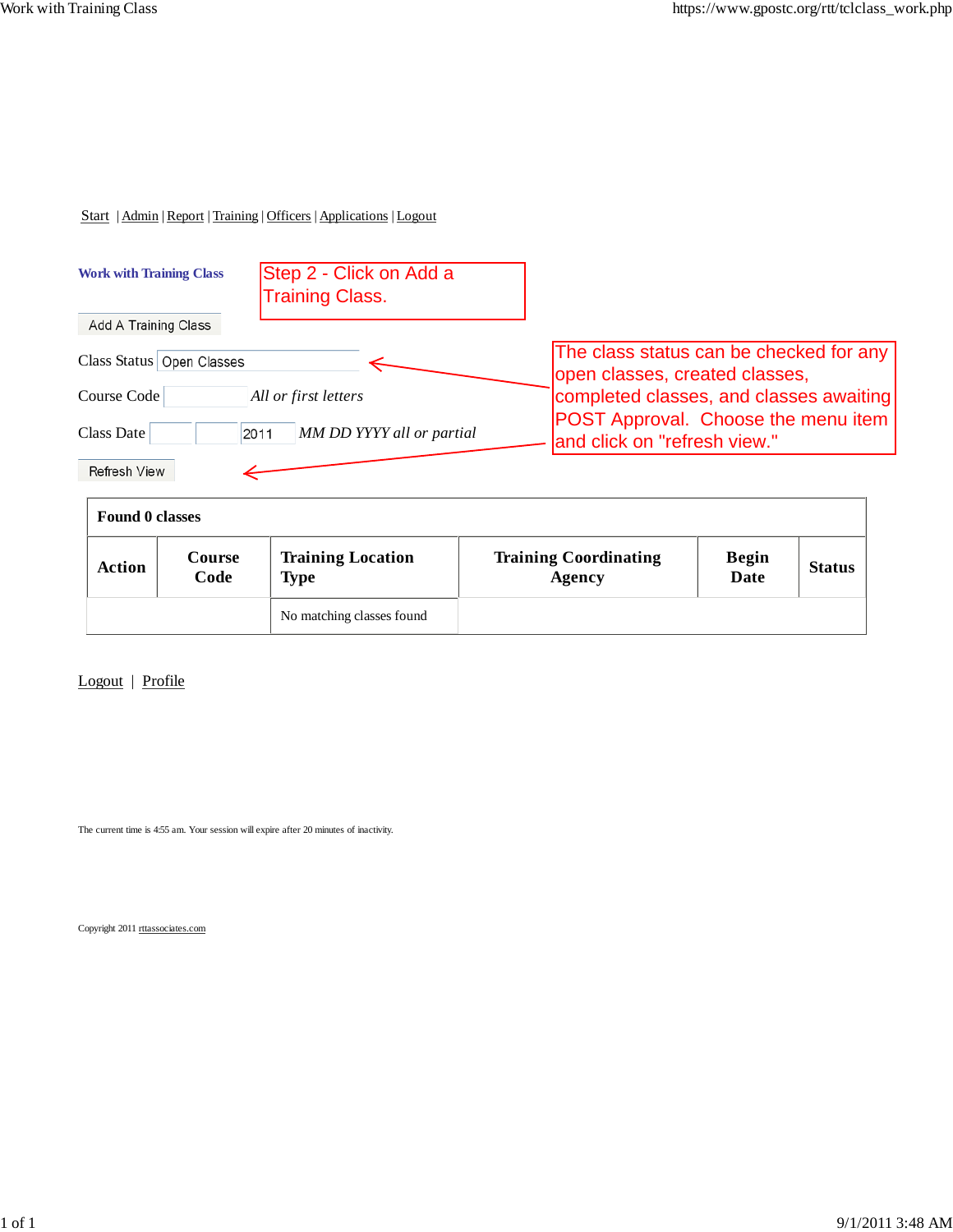| Start   Admin   Report   Training   Officers   Applications   Logout | Step 3 - Select the category of the type<br>of training class from the pull down<br>menu. If you know course codes from<br>the old software, it will be the first letter |
|----------------------------------------------------------------------|--------------------------------------------------------------------------------------------------------------------------------------------------------------------------|
| <b>Add Training Class</b>                                            | lin the course code that has been used in<br>the past.                                                                                                                   |
| Return to All Classes                                                |                                                                                                                                                                          |
|                                                                      | Your choices here are:                                                                                                                                                   |
| Category<br>Select One                                               | <b>Computer Based Training</b>                                                                                                                                           |
| Search                                                               | <b>Inservice</b>                                                                                                                                                         |
|                                                                      | <b>Recognized Seminars/Conferences</b>                                                                                                                                   |
|                                                                      | <b>Out of State Training</b>                                                                                                                                             |
| $Logout$   Profile                                                   | <b>Non Certified Training</b>                                                                                                                                            |
|                                                                      | <b>Roll Call</b>                                                                                                                                                         |
|                                                                      | Teleconferencing                                                                                                                                                         |
|                                                                      | <b>Recertification Courses</b>                                                                                                                                           |
|                                                                      |                                                                                                                                                                          |
|                                                                      | Video                                                                                                                                                                    |
|                                                                      |                                                                                                                                                                          |
|                                                                      |                                                                                                                                                                          |

The current time is 4:58 am. Your session will expire after 20 minutes of inactivity.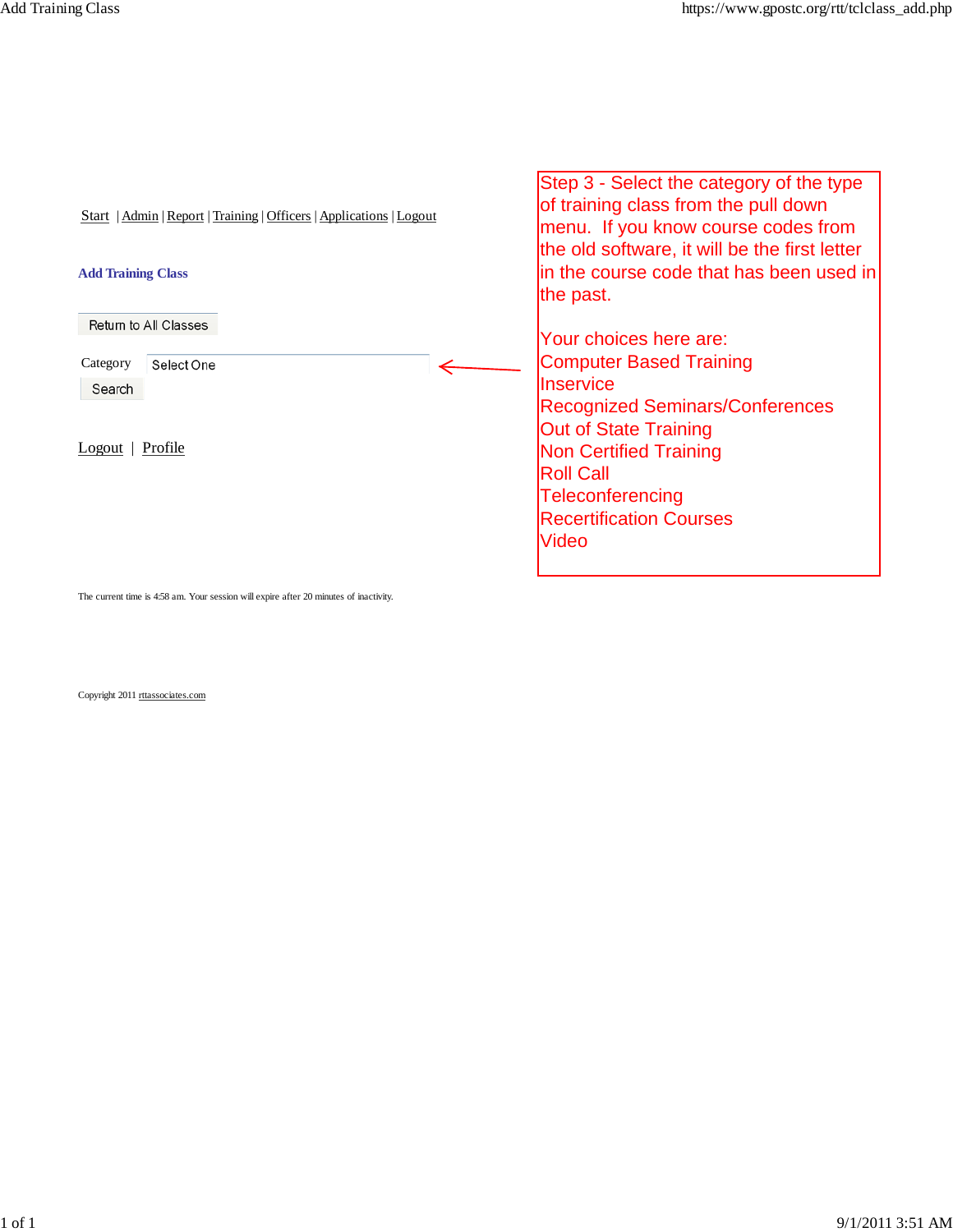|                                                                       | Step 4 - Select the topic of the training class<br>from the pull down menu. If you know course<br>codes from the old software, it will be the<br>second letter in the course code that has<br>been used in the past. |
|-----------------------------------------------------------------------|----------------------------------------------------------------------------------------------------------------------------------------------------------------------------------------------------------------------|
| Admin   Report   Training   Officers   Applications   Logout<br>Start |                                                                                                                                                                                                                      |
|                                                                       | Your choices here are determined by your                                                                                                                                                                             |
| <b>Add Training Class</b>                                             | selection in Step 3. (For example, Inservice<br>was chosen in Step 3, and is indicated above<br>"topic".                                                                                                             |
| Return to All Classes                                                 |                                                                                                                                                                                                                      |
| <b>INSERVICE</b>                                                      |                                                                                                                                                                                                                      |
| Topic<br>Select One                                                   |                                                                                                                                                                                                                      |
| Search                                                                |                                                                                                                                                                                                                      |

Logout | Profile

The current time is 5:04 am. Your session will expire after 20 minutes of inactivity.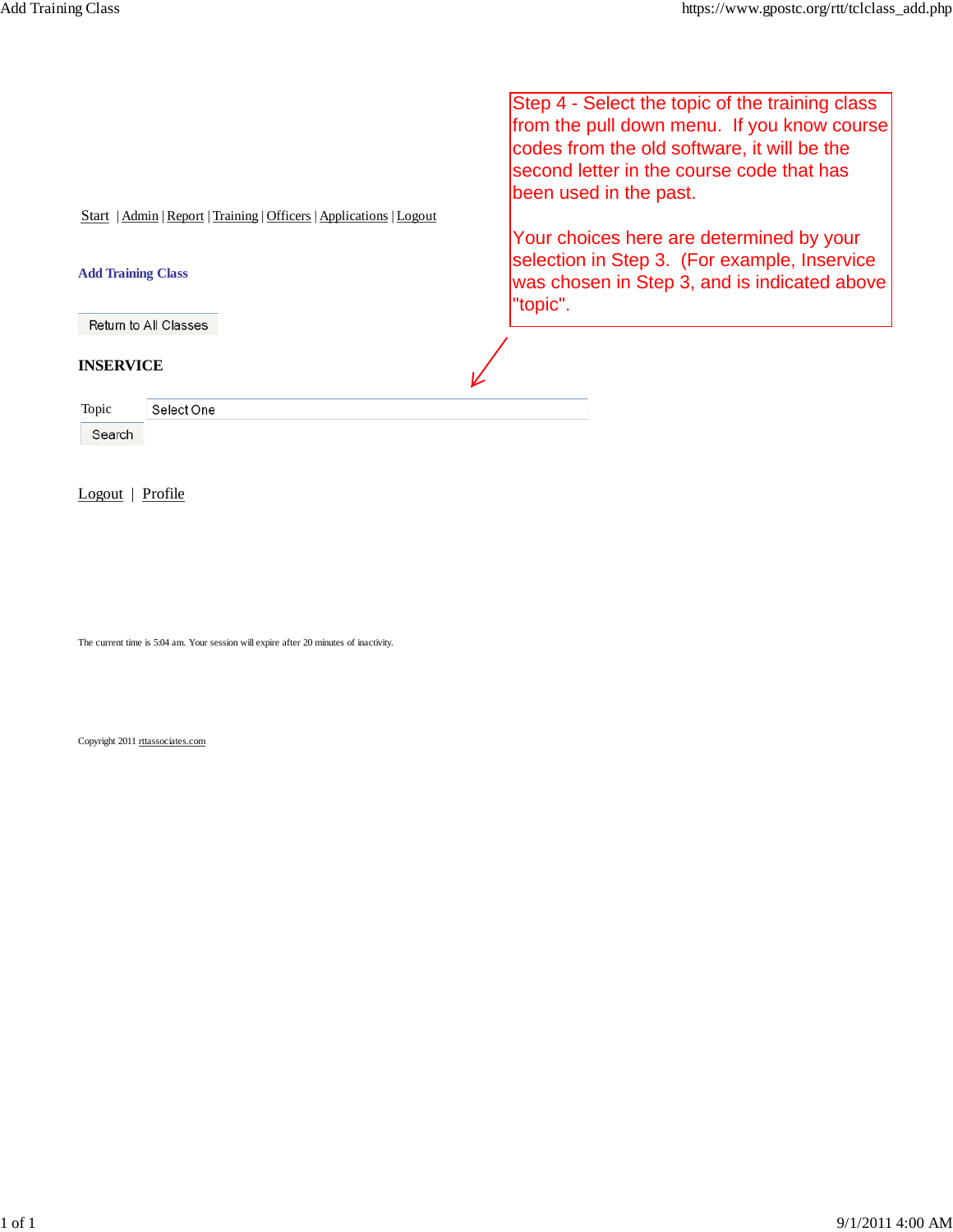| Start   Admin   Report   Training   Officers   Applications   Logout | Step 5 - Select the sub topic of training class                                                                                                  |
|----------------------------------------------------------------------|--------------------------------------------------------------------------------------------------------------------------------------------------|
| <b>Add Training Class</b>                                            | from the pull down menu. If you know course<br>codes from the old software, it will be the third<br>letter in the course code that has been used |
| Return to All Classes                                                | in the past.                                                                                                                                     |
| <b>INSERVICE FIREARMS</b>                                            | Your choices here are determined by your<br>choices in step 3 & step 4.                                                                          |
| Sub Topic<br>Select One                                              |                                                                                                                                                  |
| Search                                                               | In this example, the category chosen was<br><b>INSERVICE, and the topic chosen was</b><br><b>FIREARMS.</b>                                       |
| Profile<br>LO2011                                                    |                                                                                                                                                  |

The current time is 5:14 am. Your session will expire after 20 minutes of inactivity.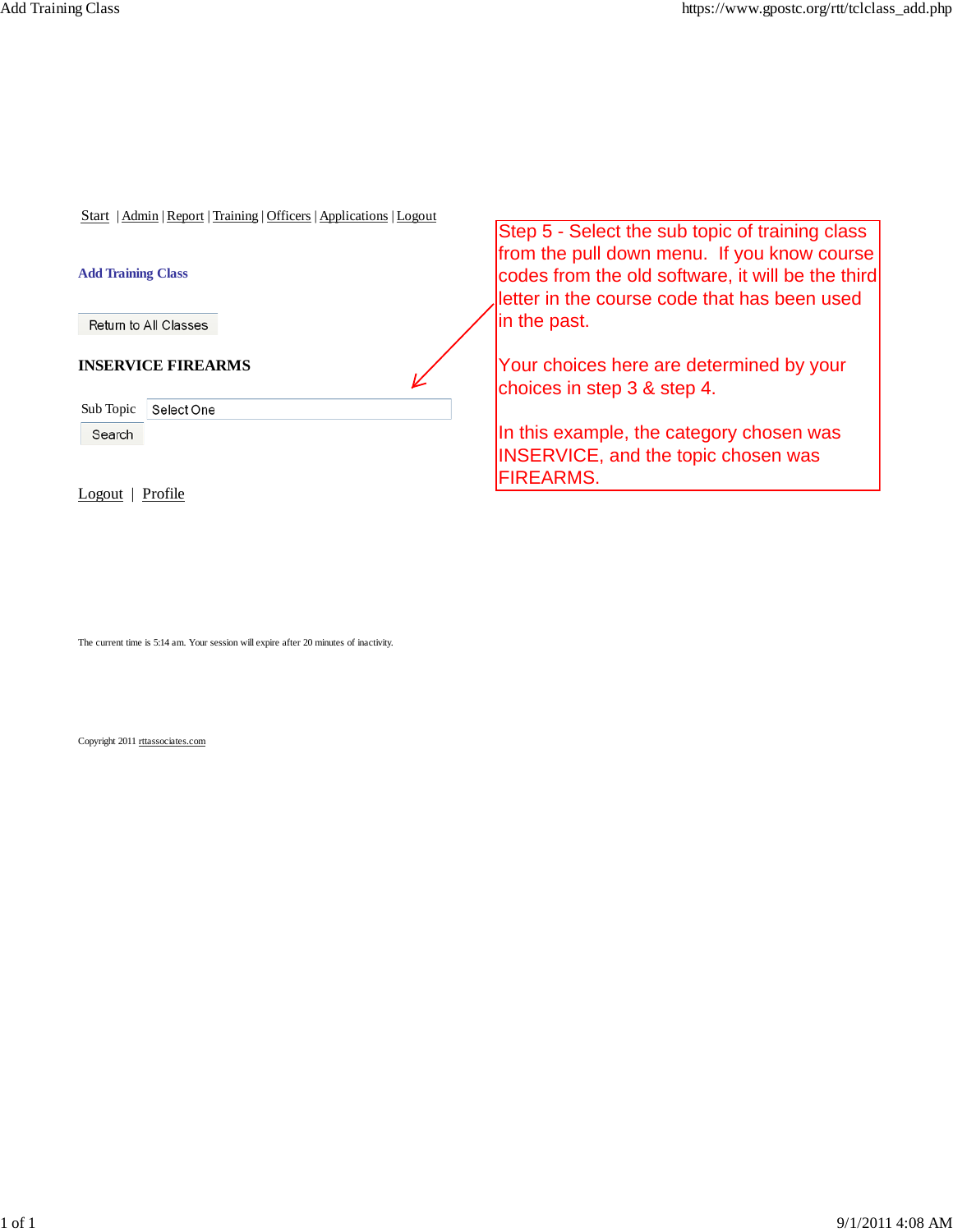Step 6 - After the first three choices are made (first three letters of old course codes if you know them), you will see a list of course descriptions listed for your selection. Choose the appropriate one clicking on the select Start | Admin | Report | Training | Officers | Applications | Logout button. In this case the letters IFR were chosen as it relates to **Add Training Class** INSERVICE FIREARMS REQUALIFICATIONS course descriptions. Return to All Classes Found 3 courses for IFR INSERVICE FIREARMS FIREARMS REQUALIFICATION. New Search

|        | <b>Course Description</b>                                    | <b>Hours</b> | <b>Status</b> |
|--------|--------------------------------------------------------------|--------------|---------------|
| Select | <b>IFR01F REMEDIAL FIREARMS TRAINING</b>                     | 0            |               |
| Select | <b>IFR03F MAKEUP USE OF</b><br><b>DEADFORCE/FIREARMS REO</b> |              |               |
| Select | IFR02F FIREARMS REQUAL& USE OF DEADLY<br><b>FORCE</b>        |              |               |
|        |                                                              |              |               |

Logout | Profile

The current time is 5:19 am. Your session will expire after 20 minutes of inactivity.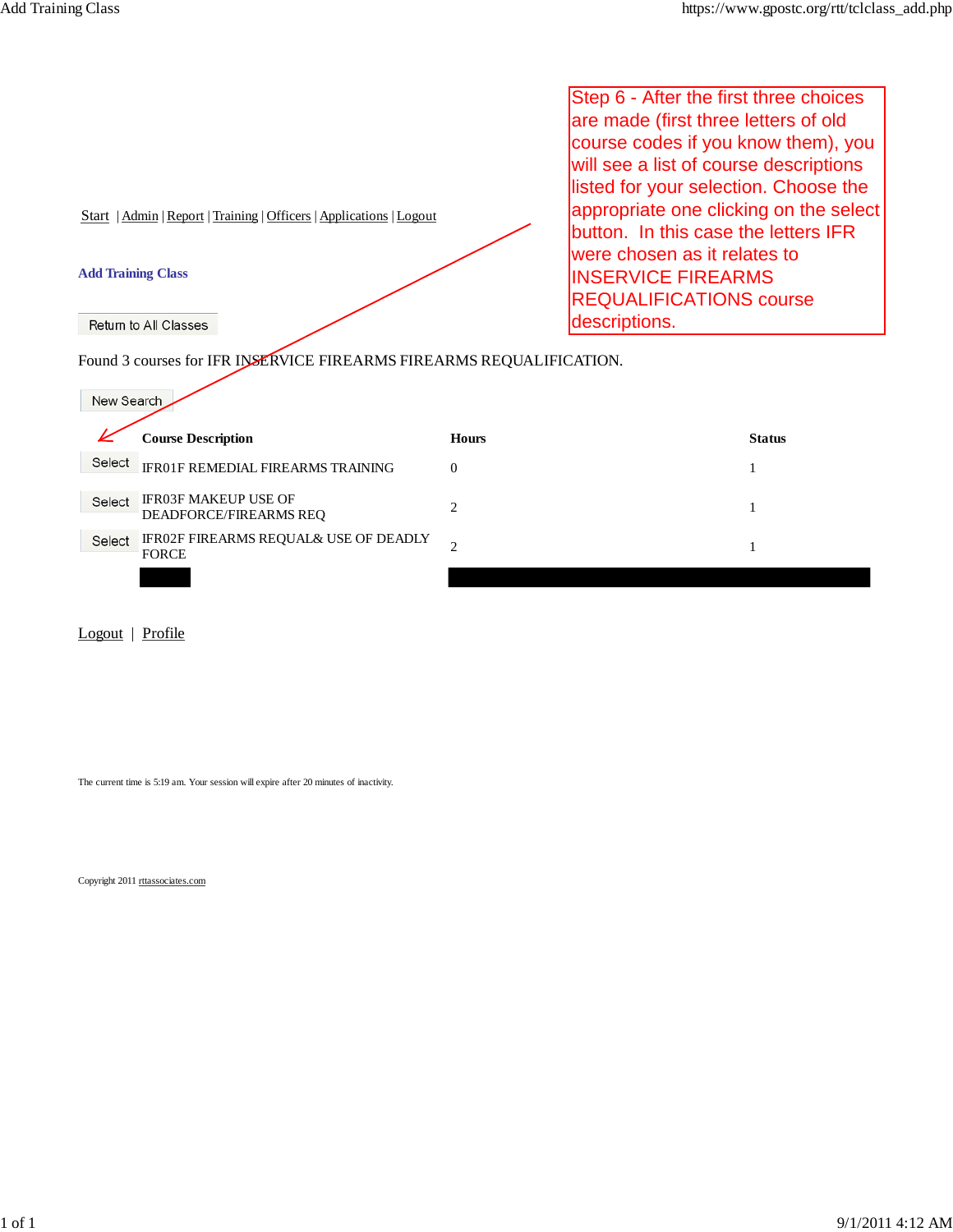Once you have selected your course description, you will be filling out the details for your class.

Start | Admin | Report | Training | Officers | Applications | Logout

### **Add Training Class**

Return to All Classes

| Training Course Code IFR02F FIREARMS REQUAL& USE OF DEADLY FORCE |  |  |  |
|------------------------------------------------------------------|--|--|--|
|                                                                  |  |  |  |

| Training Course Hours* 0                                                     | Step 7 - Enter # of actual training hours (required). Note:<br>Some courses such as this one have a minimum |
|------------------------------------------------------------------------------|-------------------------------------------------------------------------------------------------------------|
| <b>Training Course Location Type Agency</b>                                  | requirement that must be taught. This one requires a<br>minimum of two hours.                               |
| Training Coordinating Agency A.B.A.C. POLICE DEPARTMENT                      | <b>Step 8 - Enter Training Course</b>                                                                       |
| <b>Training Course Location</b>                                              | K<br>location.                                                                                              |
| <b>Training Course Sub Topic</b>                                             | ← Step 9 - Enter Sub Topic if desired.                                                                      |
| <b>Beginning Date*</b><br>(mm/dd/vyyy)                                       | Step 10 - Enter beginning date. (required)                                                                  |
| <b>Ending Date</b><br>$\langle \frac{\textit{mm}}{\textit{dd}} \rangle$ yyyy |                                                                                                             |
| <b>Beginning Time</b><br>(hh:mm)<br> ∶_                                      | Step 11 - Enter ending date for classes taught over a<br>period of more than one day. (as required)         |
| <b>Ending Time</b><br>(hh:mm)<br>$\ddot{\phantom{0}}$                        | Beginning time and ending time should match the actual                                                      |
| Confirm Addition                                                             | hours of the course. (recommended, but not required)                                                        |
| Required fields are highlighted and marked with *                            | Step 12 - Click confirm addition.                                                                           |

Logout | Profile

The current time is 5:25 am. Your session will expire after 20 minutes of inactivity.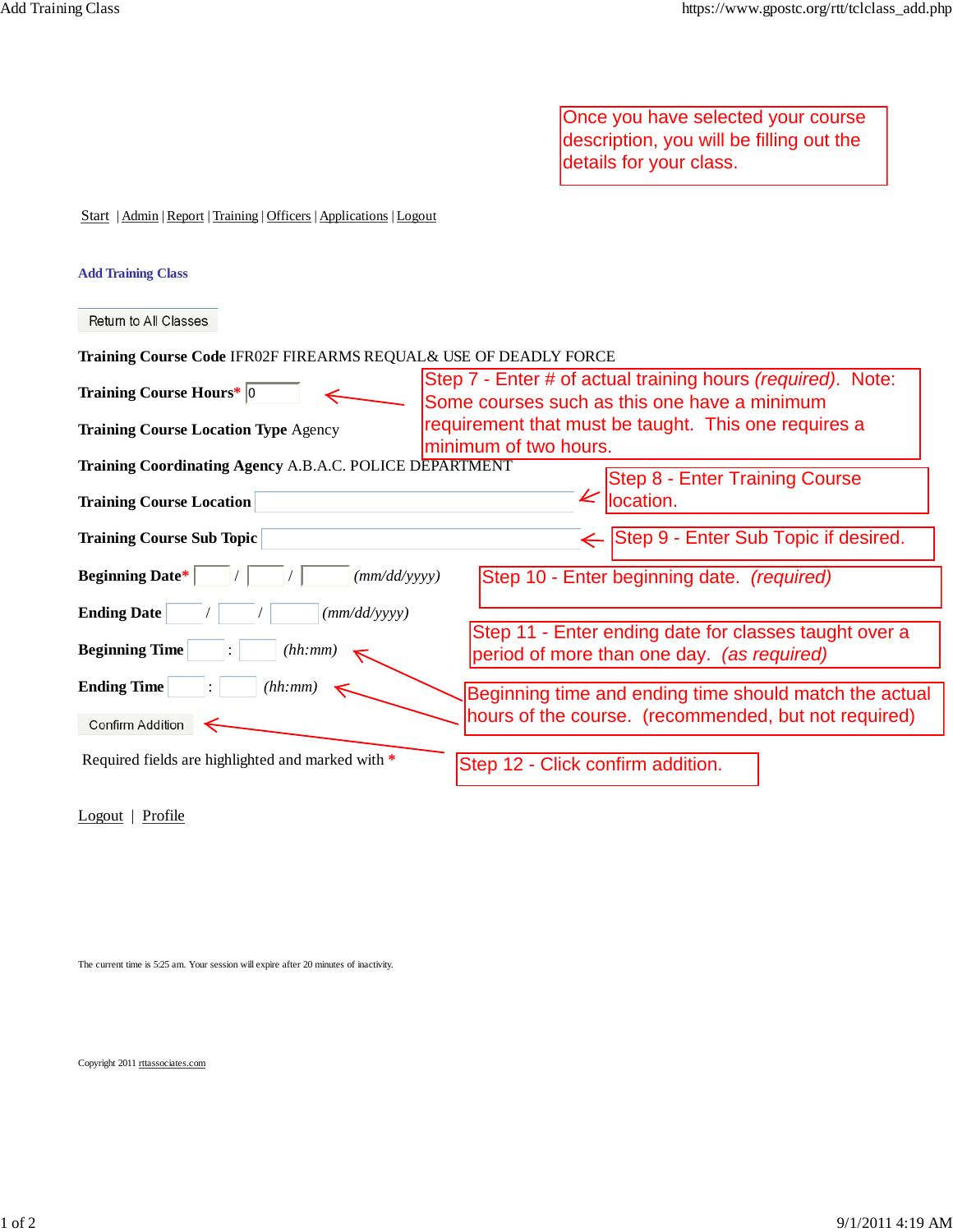#### **Add Training Class**

# **New training class for IFR02F FIREARMS REQUAL& USE OF DEADLY FORCE added.** Return to All Training Classes

**Identifying Information** Identifying information for this training class.

**This class requires an instructor certified to teach Firearms to be completed.**

**Training Hours** 2

**Training Course Location Type** Agency

**Training Coordinating Agency** A.B.A.C. POLICE DEPARTMENT

Here is the info for the class being taught (old top portion of the Course Completion Report (C12). You can click on Modify class if you need to change any information.

| <b>Training Course Location</b>  | Instructors should scan a sign-in sheet with each class. It                                                               |
|----------------------------------|---------------------------------------------------------------------------------------------------------------------------|
| <b>Training Course Sub Topic</b> | should have a minimum of the officer's printed name, Officer<br>Key#, and signature. A suggestion is to use old C12 forms |
|                                  | Beginning Date September 1, 2011 without bubbling in info or social security numbers.                                     |
| <b>Ending Date</b>               | Instructors can also scan and upload agendas & syllabi, but<br>there is a limited upload file size. DO NOT ATTEMPT TO     |
| <b>Beginning Time</b>            | UPLOAD LESSON PLANS OR POWERPOINTS PLEASE!<br>Click on browse to find the scanned file on your computer.                  |
| <b>Ending Time</b>               | Enter description such as "sign in sheet" or "agenda"                                                                     |
| <b>Class Status Open</b>         | here. Then click Upload New Documentation.                                                                                |
| Browse                           | Description<br><b>Upload New Documentation</b>                                                                            |
| Modify Instructors               |                                                                                                                           |

#### **Primary Instructor** None

### **Roster Status** Created

Modify Students

Key Name Added to Roster Employing Agency Score

### **Class Change History**

Changed by User Change Date Change Time Officer Friendly September 1, 2011 5:32 am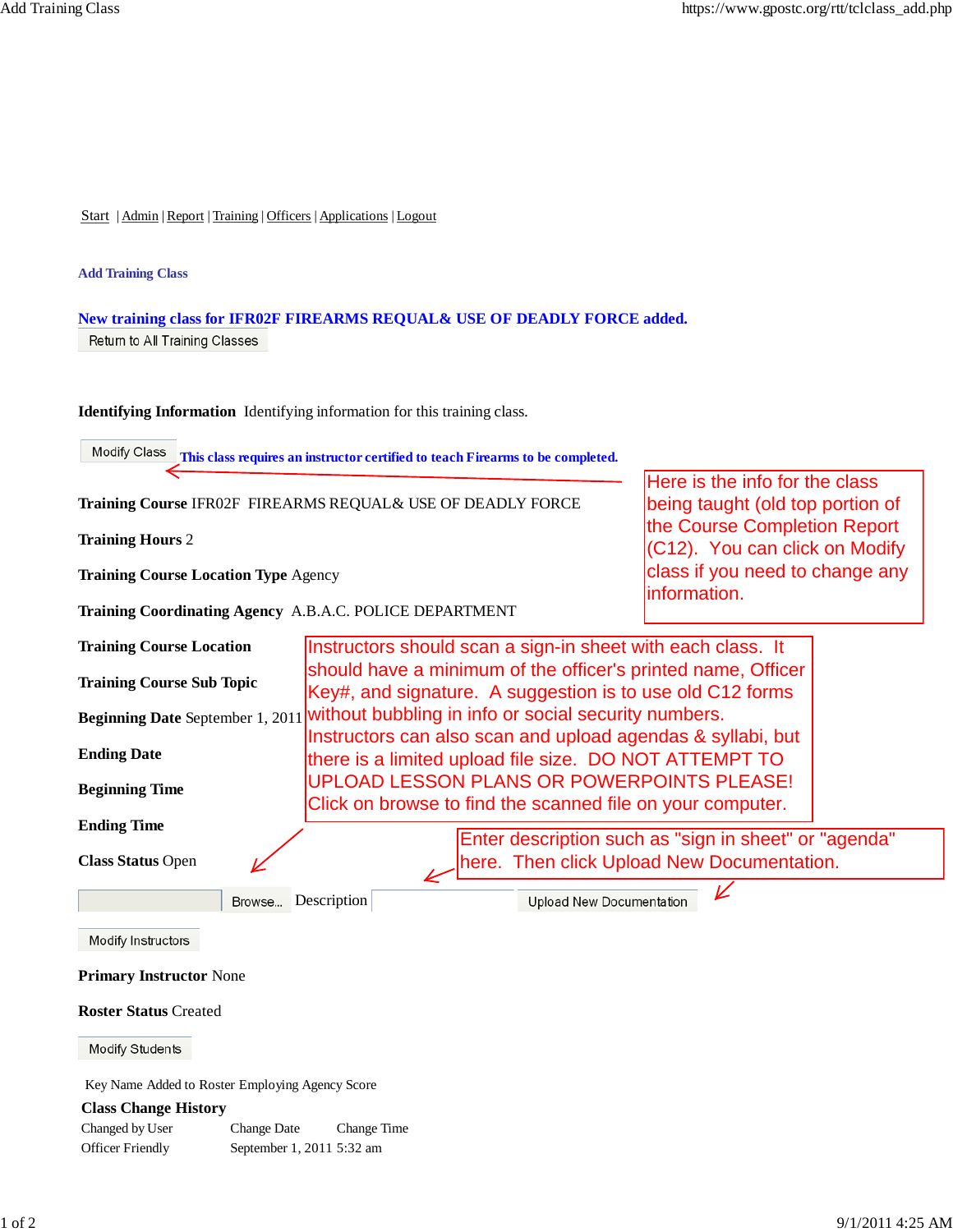### **Edit Training Class**

Return to All Training Classes

**Identifying Information** Identifying information for this training class.

**This class requires an instructor certified to teach Firearms to be completed.**

|  |  | Training Course IFR02F FIREARMS REQUAL& USE OF DEADLY FORCE |
|--|--|-------------------------------------------------------------|
|--|--|-------------------------------------------------------------|

**Training Hours** 2

**Training Course Location Type** Agency

**Training Coordinating Agency** A.B.A.C. POLICE DEPARTMENT

**Training Course Location**

**Training Course Sub Topic**

**Beginning Date** September 1, 2011

**Ending Date**

**Beginning Time**

**Ending Time**

**Class Status** Open

File is valid, and was successfully uploaded.

You will see your uploaded documents below. You can view or remove these documents here. Upload up to two or three documents as necessary.

| I no is vana, and was saccessiumy apioaded.<br>Browse Description |                              | <b>Upload New Documentation</b>                                                                                                                                                             |                |
|-------------------------------------------------------------------|------------------------------|---------------------------------------------------------------------------------------------------------------------------------------------------------------------------------------------|----------------|
| <b>Uploaded Documentation</b>                                     |                              |                                                                                                                                                                                             |                |
| <b>Description</b>                                                |                              |                                                                                                                                                                                             | Action         |
| Agenda                                                            |                              |                                                                                                                                                                                             | Remove<br>View |
| Modify Instructors<br><b>Primary Instructor None</b>              | this class in this software. | Click on Modify Instructors to choose a primary instructor,<br>and you can choose a secondary instructor if desired. Either<br>instructor chosen are the only individuals that can complete |                |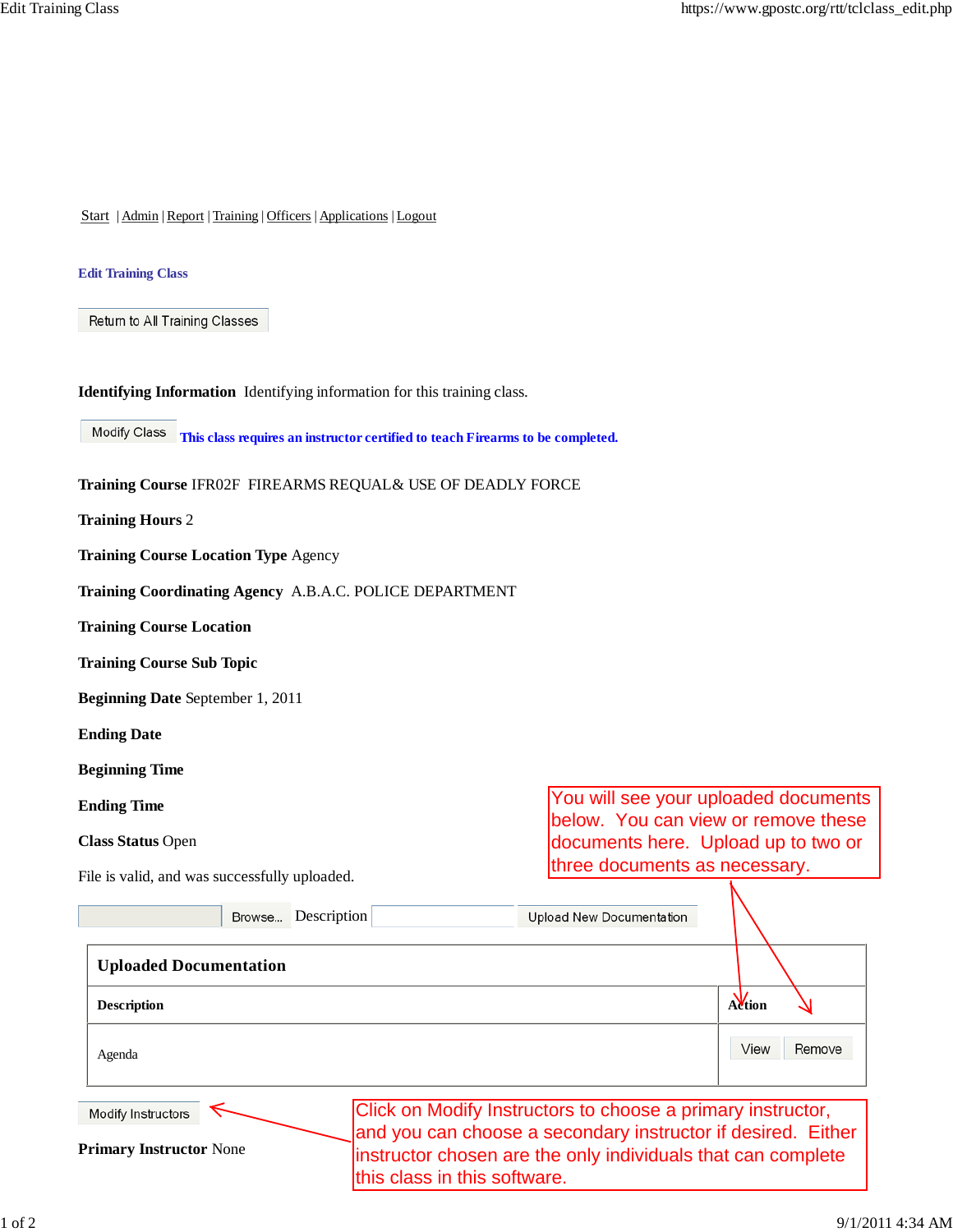### **Edit Training Class**

Return to All Training Classes

### **Training Course** IFR02F FIREARMS REQUAL& USE OF DEADLY FORCE



Logout | Profile

The current time is 5:44 am. Your session will expire after 20 minutes of inactivity.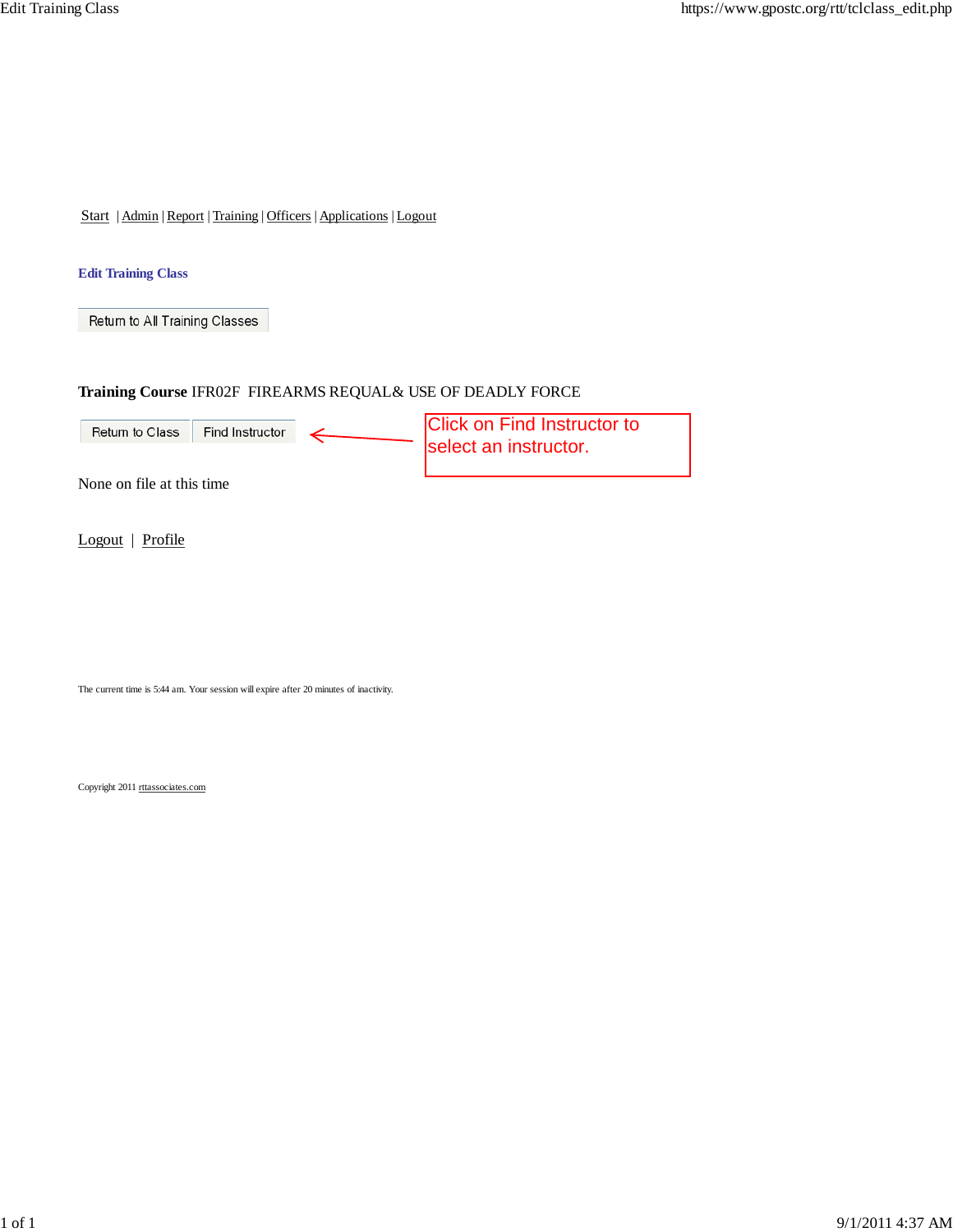### **Edit Training Class**

Return to All Training Classes

# **Training Course** IFR02F FIREARMS REQUAL& USE OF DEADLY FORCE

## **Certified Instructors** Firearms

| Return to Class   |         | To choose an instructor, you can enter last name only, first                                                   |
|-------------------|---------|----------------------------------------------------------------------------------------------------------------|
| Last Name         |         | name only, or the instructor key only. Common names<br>may require entry of both first and last names. You can |
| <b>First Name</b> |         | $\leq$ also choose Exact or Similar for match type.                                                            |
| Match Type        | Similar |                                                                                                                |
| Instructor Key    |         |                                                                                                                |
| Search            |         |                                                                                                                |

Logout | Profile

The current time is 5:47 am. Your session will expire after 20 minutes of inactivity.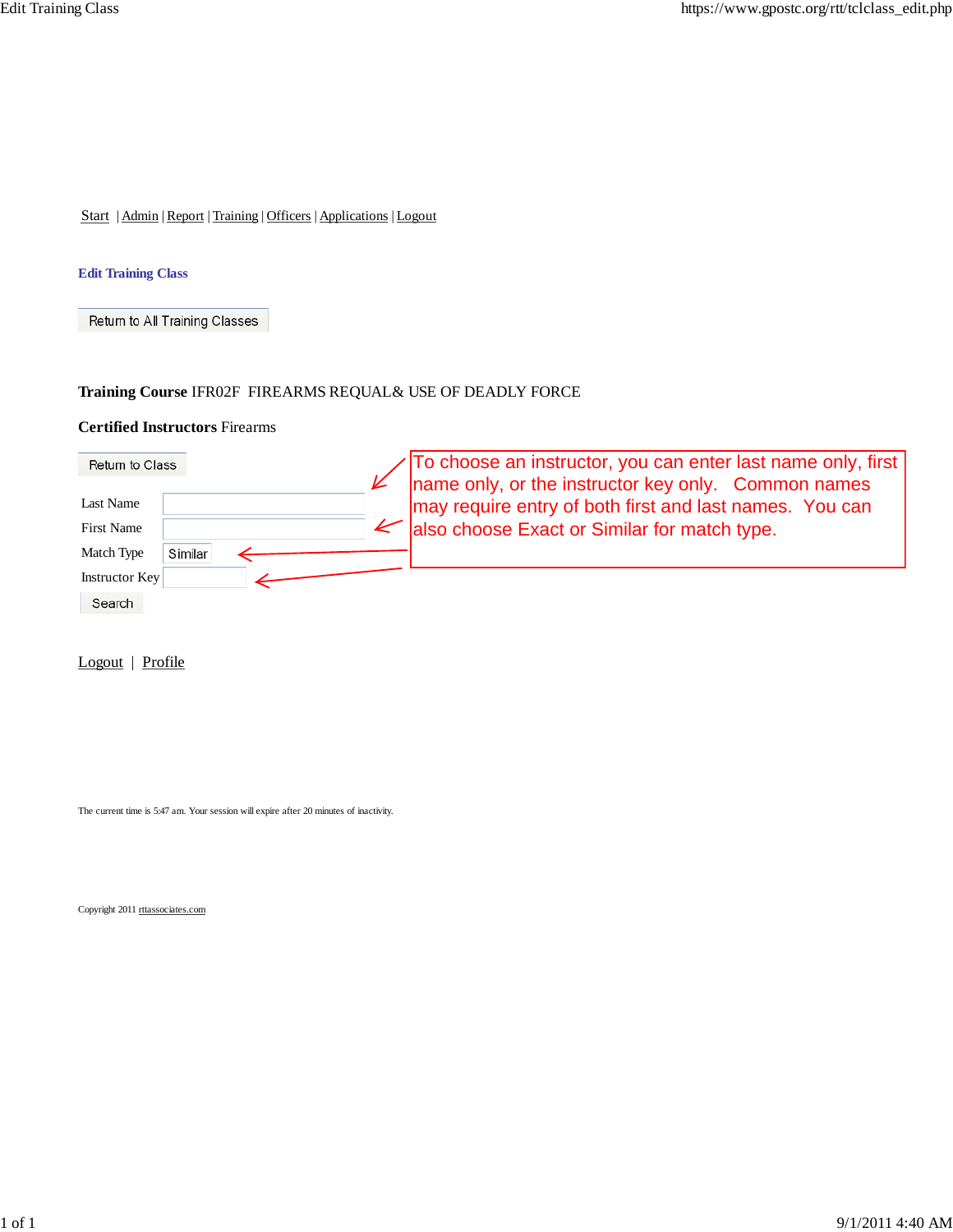Once you have entered the info on the previous screen, if available, your instructor choices will appear. Remember, the instructor must have the required & proper

certification to teach and complete

this course per POST rules.

Start | Admin | Report | Training | Officers | Applications | Logout

### **Edit Training Class**

Return to All Training Classes

**Training Course** IFR02F FIREARMS REQUAL& USE OF DEADLY FORCE

### **Certified Instructors** Firearms

Found 1 instructor with first name beginning with "Mitchell" and last name beginning with "Jones" certified to teach Firearms.



Logout | Profile

The current time is 5:49 am. Your session will expire after 20 minutes of inactivity.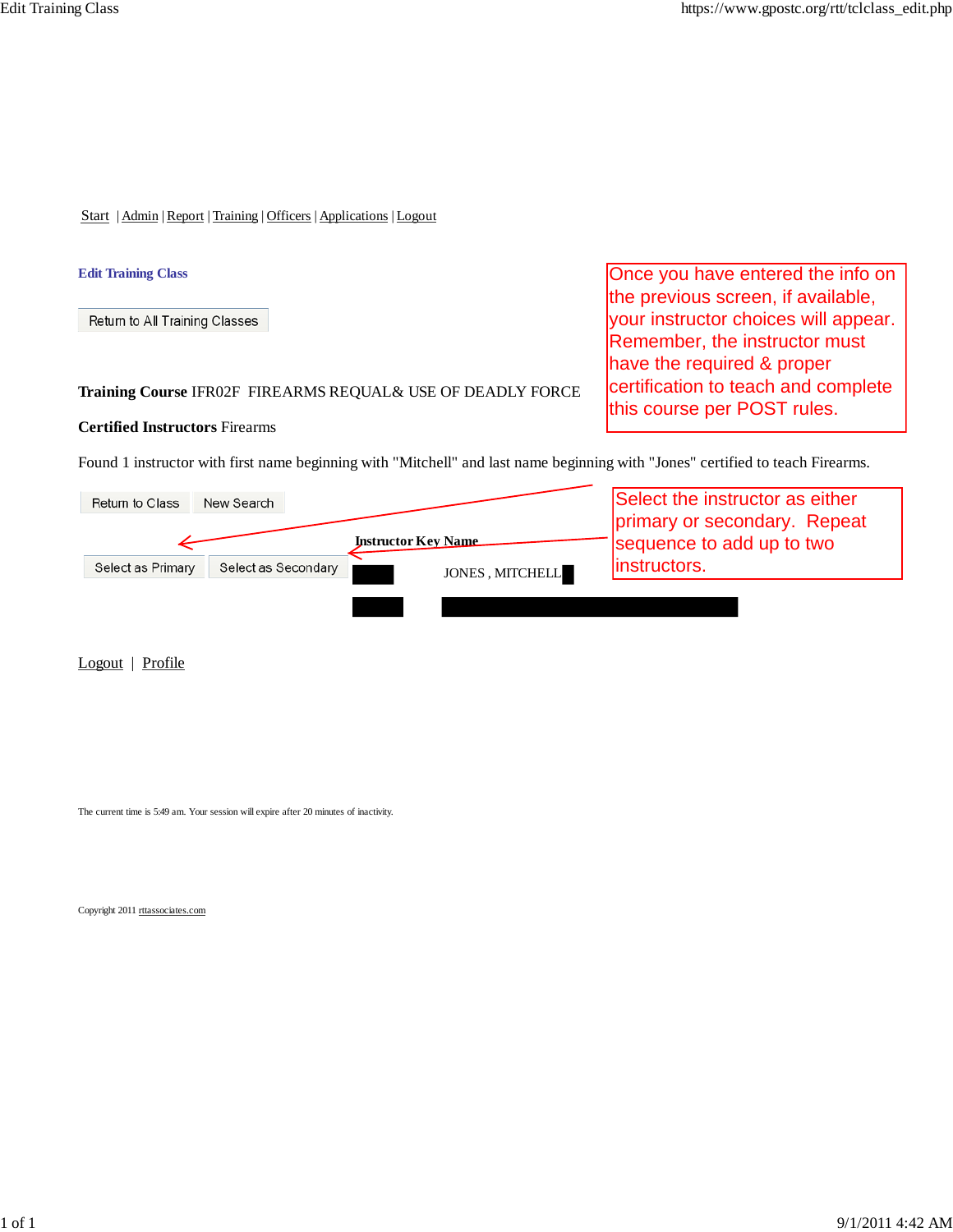### **Edit Training Class**

Return to All Training Classes

| Training Course IFR02F FIREARMS REQUAL& USE OF DEADLY FORCE<br>Find Instructor<br>Return to Class | Once you have selected your<br>instructor, you will have the<br>choices to return to the class, find<br>another instructor, or remove the<br>linstructor from the class. |
|---------------------------------------------------------------------------------------------------|--------------------------------------------------------------------------------------------------------------------------------------------------------------------------|
| Remove from Class<br>Primary Instructor MITCHELL F. JONES                                         |                                                                                                                                                                          |

Logout | Profile

The current time is 5:52 am. Your session will expire after 20 minutes of inactivity.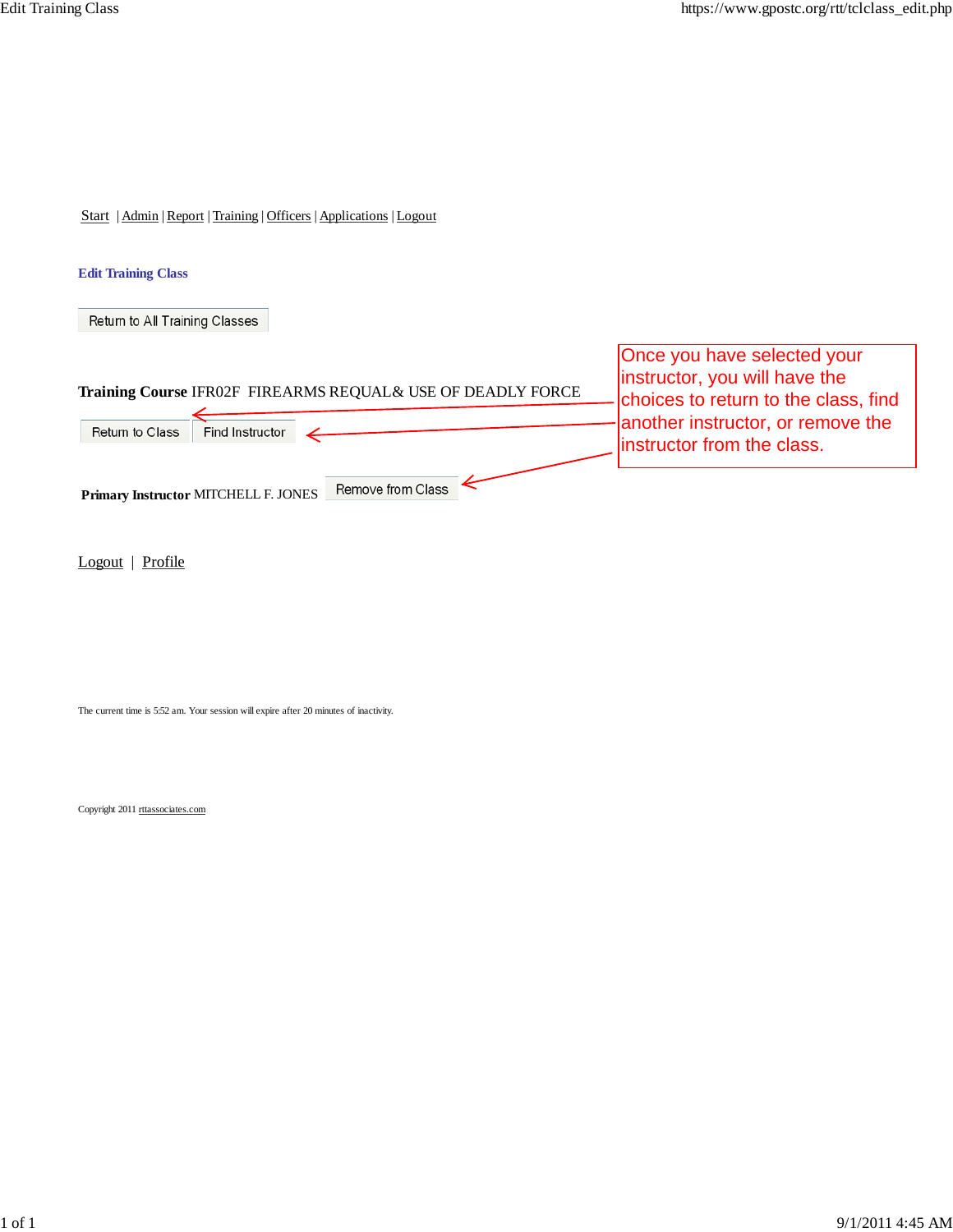Modify Instructors

**Primary Instructor** MITCHELL F. JONES

### **Roster Status** Created

Modify Students

Key Name Added to Roster Employing Agency Score

### **Class Change History**

| Changed by User         | Change Date               | Change Time |
|-------------------------|---------------------------|-------------|
| <b>Officer Friendly</b> | September 1, 2011 5:32 am |             |

Logout | Profile

To add students to a roster, click on Modify Students.

The current time is 6:04 am. Your session will expire after 20 minutes of inactivity.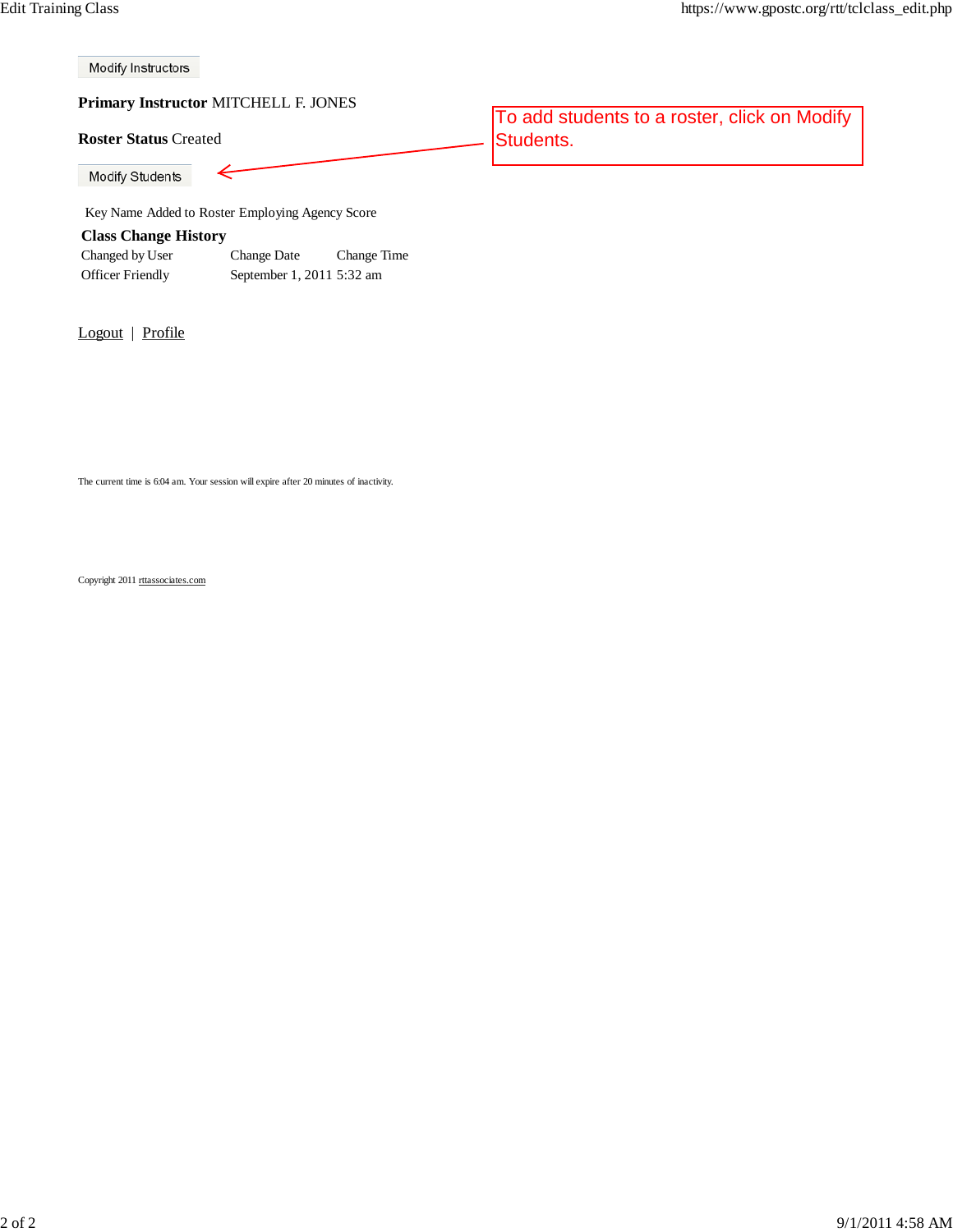|                                                                                                                    | There are three options for adding students to a<br>roster for a class.                                                                                                                                            |
|--------------------------------------------------------------------------------------------------------------------|--------------------------------------------------------------------------------------------------------------------------------------------------------------------------------------------------------------------|
|                                                                                                                    | When you click on Search Student, you will be able<br>to type a name or Okey to find an officer.                                                                                                                   |
| Start   Admin   Report   Training   Officers   Applications   Logout                                               | When you click on Select Student, you will be able<br>to select a student from your agency roster or any<br>agency's roster.                                                                                       |
| <b>Edit Training Class</b><br>Return to All Training Classes                                                       | You can save a file of "scanned" Okeys from cards,<br>or any file created & saved as a .txt file with a list of<br>Okeys. Just browse your computer files & select<br>limport. Remember it must be in .txt format. |
| Training Course IFR02F FIREARMS REQUAL& USE OF DEADLY FORCE<br>Return to Class<br>Search Student<br>Select Student | Import Roster<br>Browse                                                                                                                                                                                            |
|                                                                                                                    |                                                                                                                                                                                                                    |

None on file at this time

Logout | Profile

The current time is 6:07 am. Your session will expire after 20 minutes of inactivity.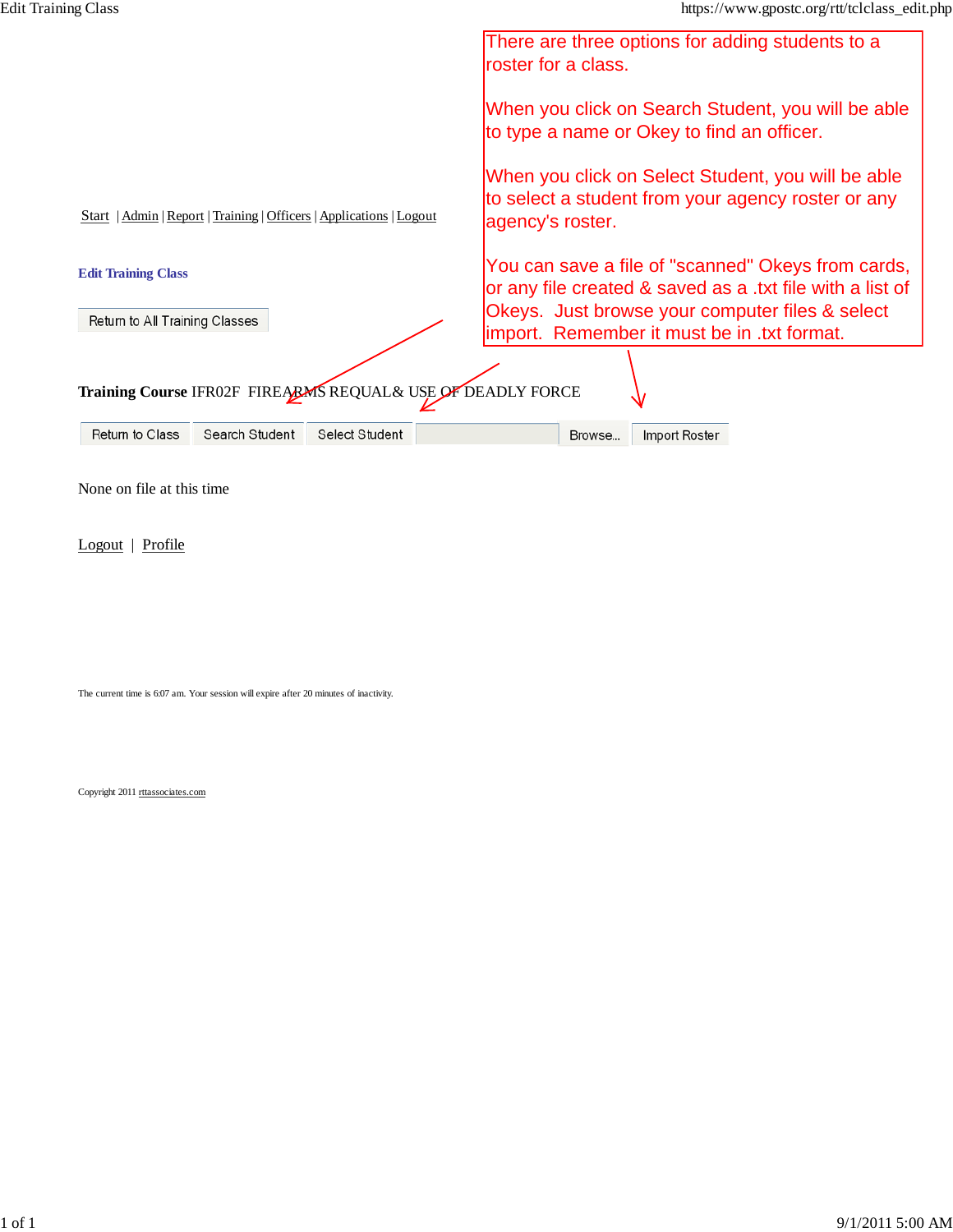### **Edit Training Class**

Return to All Training Classes

# **Training Course** IFR02F FIREARMS REQUAL& USE OF DEADLY FORCE

| Return to Class        |                          | When you click select student, you    |
|------------------------|--------------------------|---------------------------------------|
|                        |                          | can enter the officer's last name,    |
| Student Type           | Officer<br>Student is an | first name, choose match types of     |
| Last Name              |                          | exact or similar, and/or the officer/ |
| <b>First Name</b>      |                          | key or instructor key to find a       |
| Match Type             | Similar                  | student. Click on search to find      |
| Officer/Instructor Key |                          | student.                              |
| Search                 |                          |                                       |

Logout | Profile

The current time is 6:11 am. Your session will expire after 20 minutes of inactivity.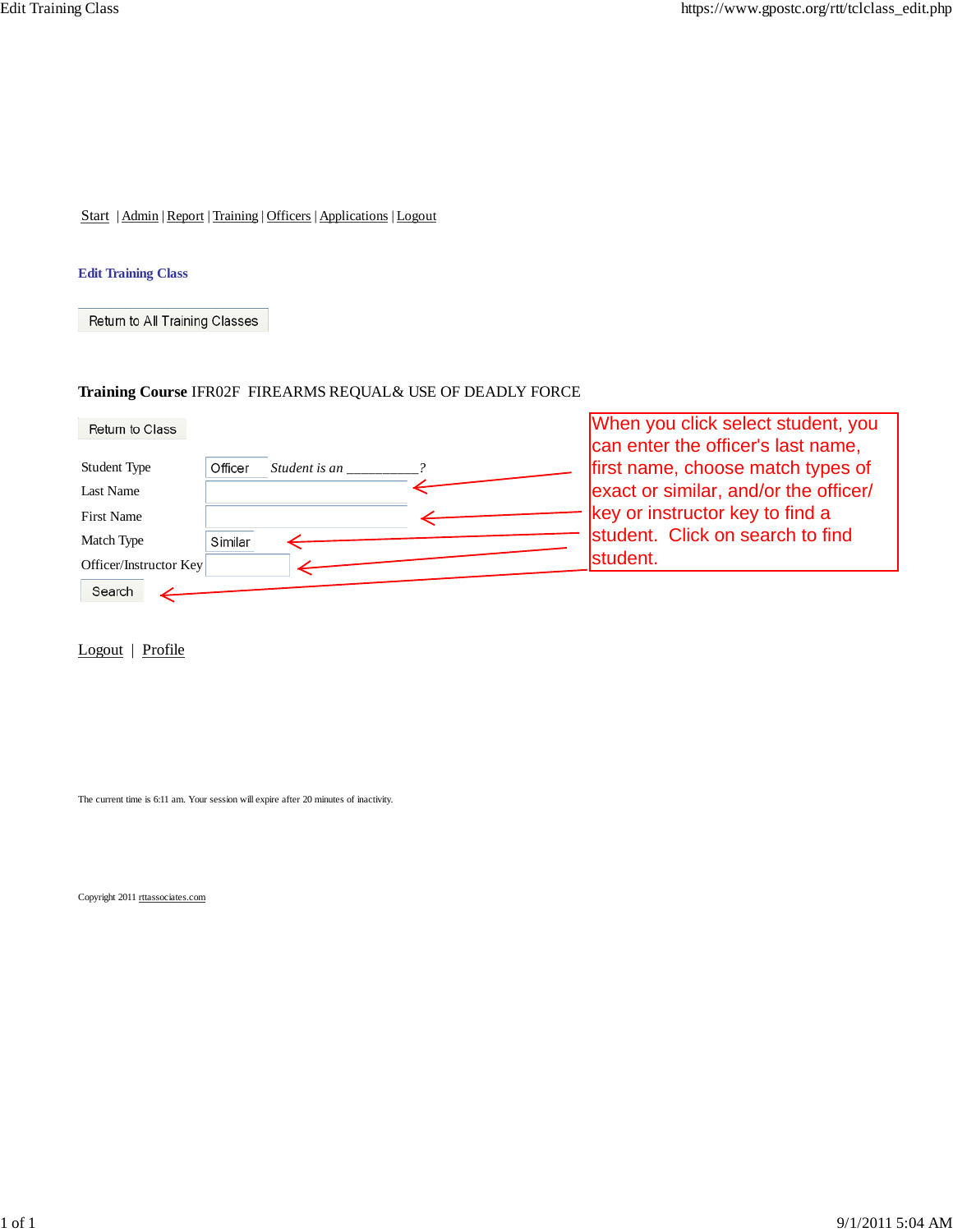In this example, Jones was entered as the last name, Mitchell was

entered as the first name, and similar was chosen as match type. First names

Start | Admin | Report | Training | Officers | Applications | Logout

### **Edit Training Class**

Return to All Training Classes

### **Training Course** IFR02F FIREARMS REQUAL& USE OF DEADLY FORCE

Found 2 officers with first name beginning with "Mitchell" and last name beginning with "Jones". Should be used for

|                   |                         |                          | common last names.                |
|-------------------|-------------------------|--------------------------|-----------------------------------|
| Return to Class   | New Search              |                          | <b>Click on Select as Student</b> |
|                   |                         |                          | to add the desired student        |
|                   | <b>Student Key Name</b> |                          | to the roster. The option         |
| Select as Student |                         | <b>JONES, MITCHELL</b>   | to remove the officer from        |
| Select as Student |                         | <b>JONES, MITCHELL F</b> | the class will appear on          |
|                   |                         |                          | the next screen.                  |
|                   |                         |                          |                                   |

Logout | Profile

The current time is 6:13 am. Your session will expire after 20 minutes of inactivity.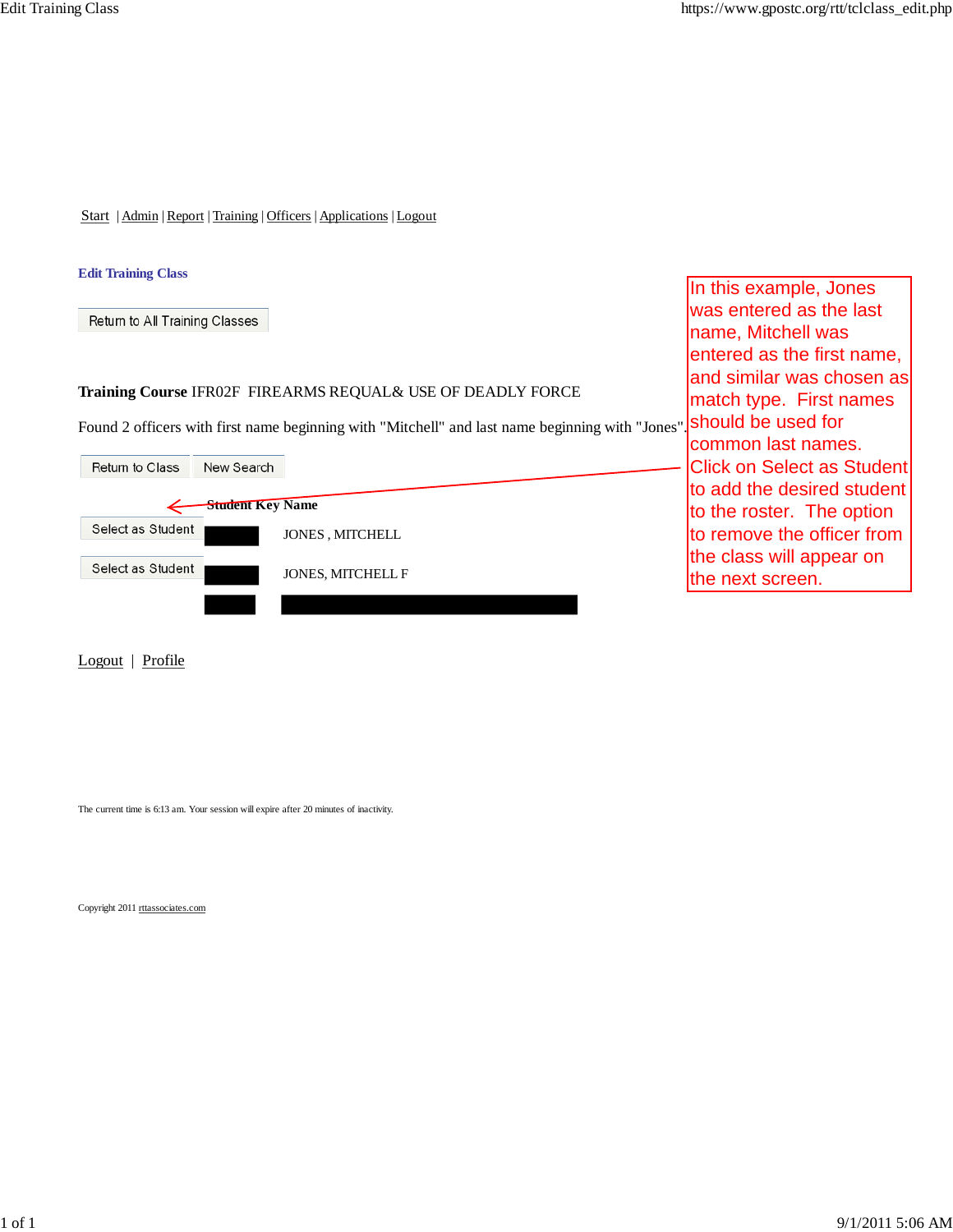#### **Edit Training Class**

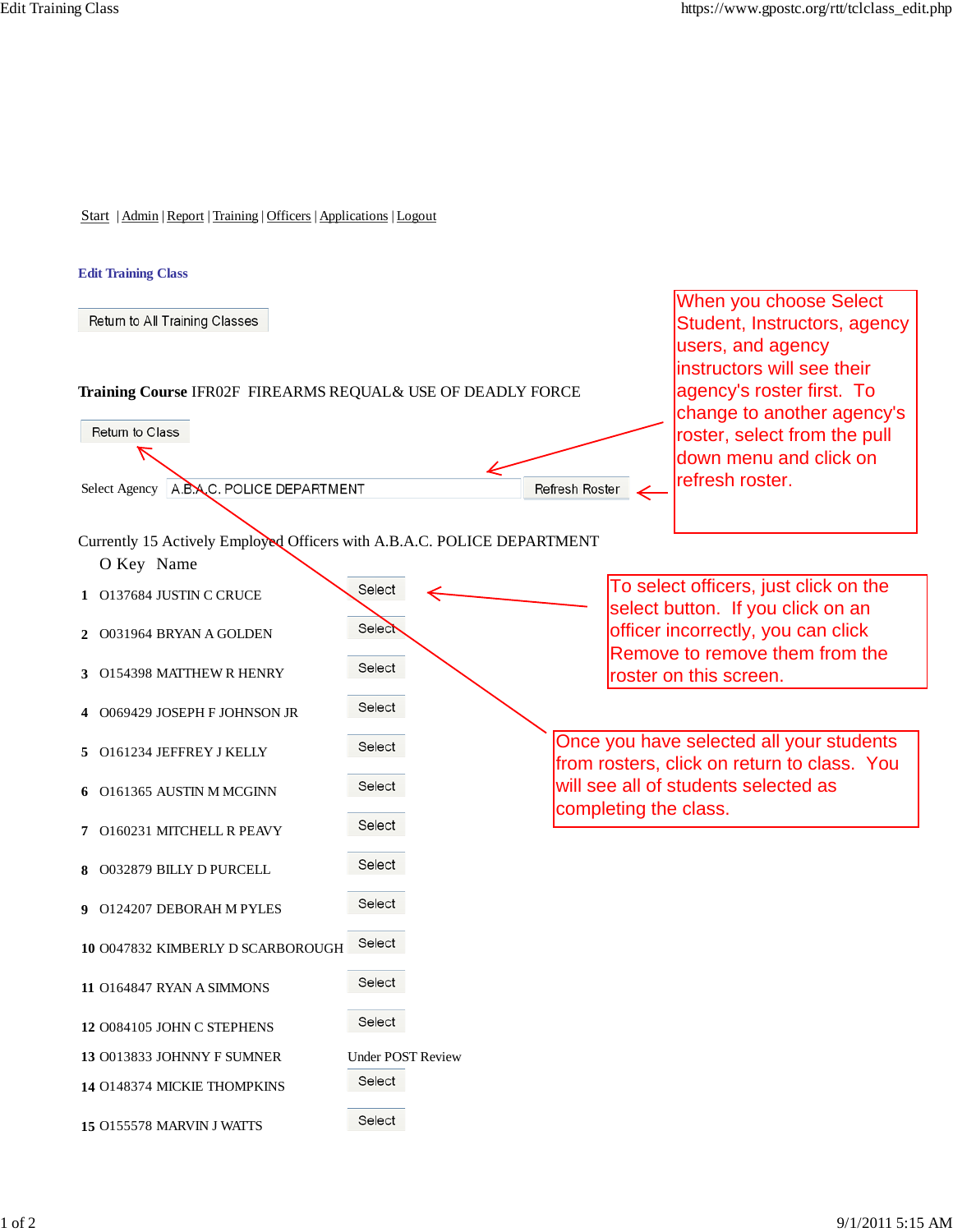| Start   Admin   Report   Training   Officers   Applications   Logout | Choose Browse, when a roster of<br><b>Okeys ONLY is desired to be</b>                                       |  |  |  |
|----------------------------------------------------------------------|-------------------------------------------------------------------------------------------------------------|--|--|--|
| <b>Edit Training Class</b>                                           | imported. These rosters would be<br>created by using a barcode scanner<br>or in software such as Notepad or |  |  |  |
| Return to All Training Classes                                       | Excel. Click on import roster to add                                                                        |  |  |  |
|                                                                      | individuals to the roster.                                                                                  |  |  |  |
| Training Course IFR02F FIREARMS REQUAL& USE OF DEADLY FORCE          |                                                                                                             |  |  |  |
| Return to Class<br>Search Student<br>Select Student                  | Import Roster<br>Browse                                                                                     |  |  |  |
|                                                                      |                                                                                                             |  |  |  |

None on file at this time

Logout | Profile

The current time is 6:54 am. Your session will expire after 20 minutes of inactivity.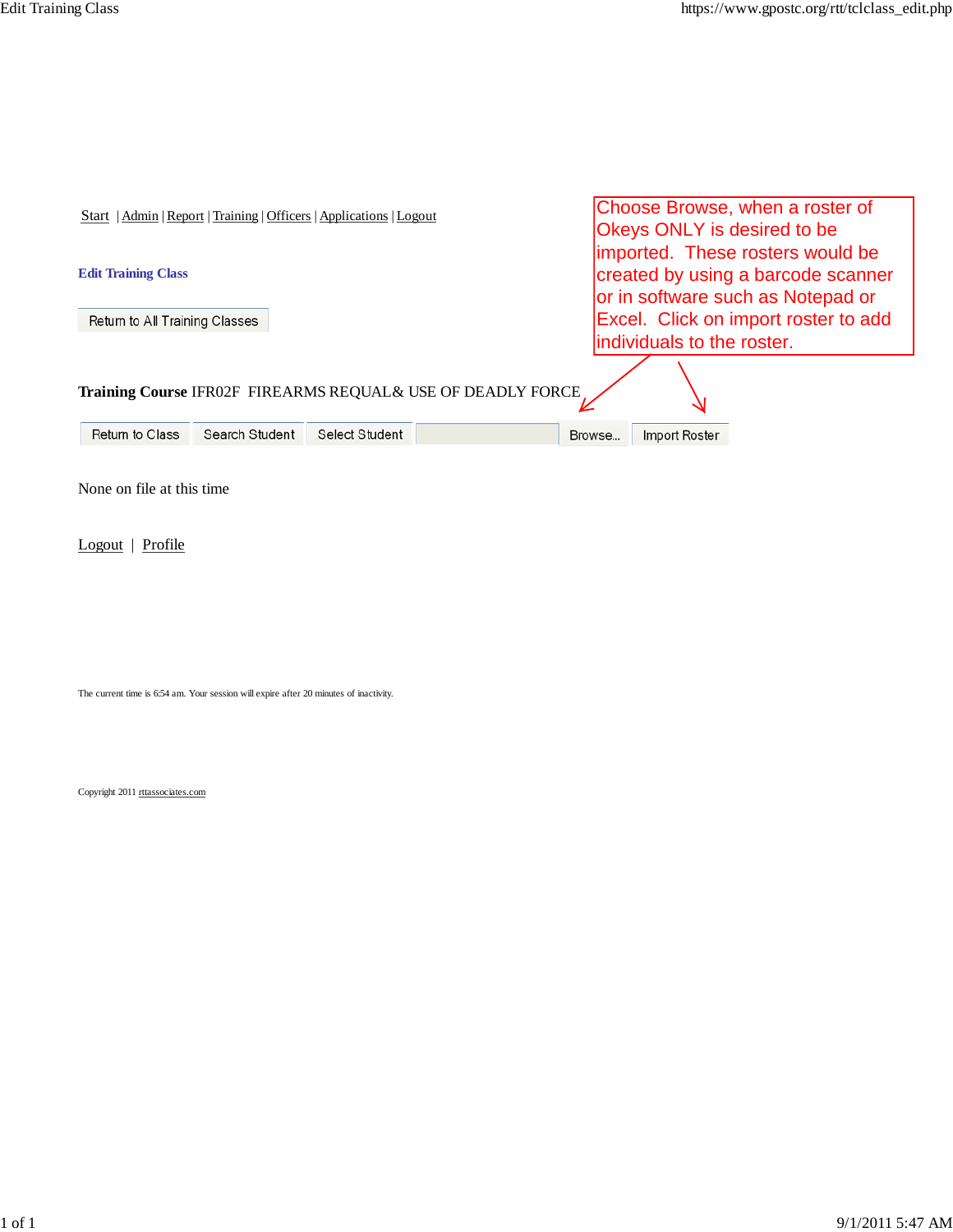#### **Edit Training Class**

Return to All Training Classes

## **Training Course** IFR02F FIREARMS REQUAL& USE OF DEADLY FORCE